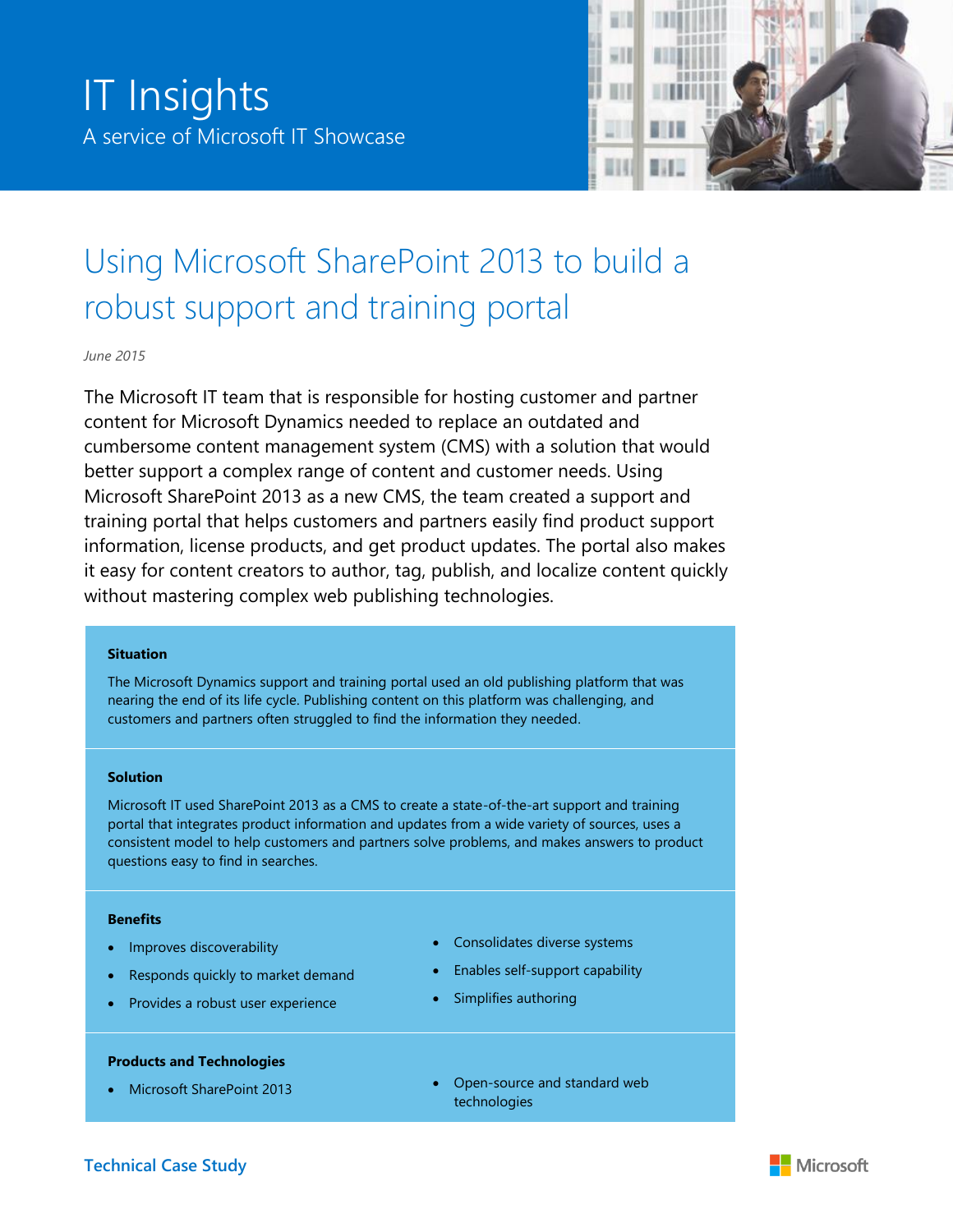## **Situation**

Microsoft Dynamics is one of the most complex product families that Microsoft supports. Training and support content must cover a multitude of products and product versions, each having different user bases and unique security, business, and resource needs. Almost all Microsoft Dynamics products involve a partner who is certified to sell, implement, and support the product. Partners are vital to the Microsoft Dynamics business. Microsoft Dynamics products involve complex software and support highly sophisticated business processes, which partners review, optimize, and customize for customers.

Although partners provide some customer support, most customers come to Microsoft for self-help and training. In the old CMS, Microsoft partners and customers used separate web portals to access Microsoft Dynamics product support information, license products, and find product updates and patches. This portal isolation and several other limitations hindered the productivity of both partners and customers. The following are some of the challenges and limitations of the old CMS:

- **The user experience was unintuitive and required constant customization**. Because of rigid page construction, every new user-specific page design required a new custom template. This limitation resulted in an inconsistent and unattractive user interface. Content was hard to find and related content was disconnected, which led to excess support requests from users who were unable to resolve questions on their own.
- **Search results were unproductive**. Often, customers and partners found content only if they already knew where to look for it. To begin a search, a user had to first filter by category. In addition, keyword searches did not always produce accurate results, search results were not prioritized by relevance, and an unstable search index caused Search Center downtime.
- **Authoring was painful**. There was no standard process across all sites and subsites for authoring and approving content. Because authors had little control over the publishing process, they often needed support from the IT user support and operations teams. Localizing content was also a difficult manual process.
- **Publishing tools were time consuming**. The workflow for adding content forced authors to concentrate on formatting and positioning content (and often on coding HTML and cascading style sheets (CSS)) instead of on content quality. Authors also had to manually reinsert and reformat the same content on many pages, creating content inconsistencies over time that made reuse of content impractical or impossible.
- **The platform was not scalable or extendable**. The Microsoft Dynamics team was aggressively trying to increase the user base for the customer and partner portals while introducing new products and trying to gain market share. The CMS was an obstacle to these goals because it was hard to scale and did not offer a structured, streamlined method for onboarding new products.
- **Integration with other portals was difficult**. Microsoft business teams were creating separate infrastructure and web experiences. Because the old CMS lacked the capability to aggregate these experiences through cross-site search, the user experience was broken and confusing.

# **Solution**

The primary business need was a platform that could scale and adapt to the changing needs of the Microsoft Dynamics business. Another necessity was the ability to integrate the portal with the business's commercial enterprise resource planning (ERP) solution and the customer relationship management (CRM) solution. Microsoft IT needed to create a holistic user experience that would integrate customer and partner platforms with the product experience. Integration would also expose important information from ERP and CRM solutions to users in the portal in such a way that if an integrated system experienced downtime, users could still access all other portal information.

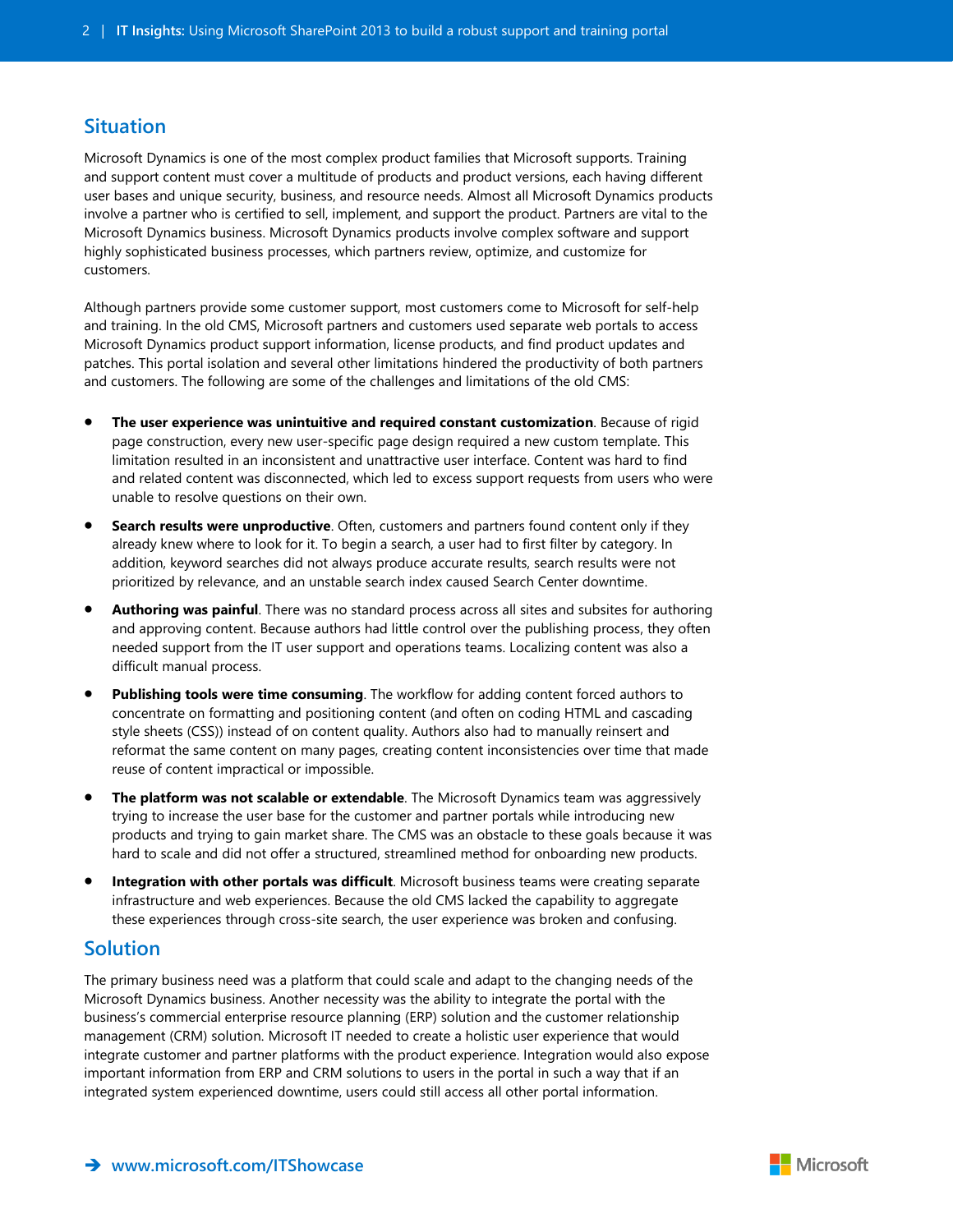The first step in creating a solution to meet the needs of the growing Microsoft Dynamics business was to analyze the existing site structure and determine the specific requirements for the new platform. Microsoft IT identified the following requirements:

- The ability to author partner and customer portal content separately, as well as the option to develop single-source content (content that is created once and can be used multiple times and in multiple locations) to display in both portals.
- Better management of the variety of security, business, and resource needs of the multitude of Microsoft Dynamics products and users.
- Support for multilingual content management to allow publishing of content based on regional product availability.
- Ability for regional authors to review content before it goes live in their region.
- Designated Search Centers for each region, to provide content that is based on regional needs.
- Dynamic content display based on the type of page that a visitor is viewing.
- The ability to scale rapidly to support additional users while maintaining performance standards.
- Intuitive user content filtering based on metadata, and simple promotion of search results and management of relevance.
- Ability to integrate with other portals such as Microsoft Knowledge Base and the Microsoft Dynamics CRM Community.

After analyzing its requirements and the available tools, Microsoft IT determined that using Microsoft SharePoint 2013 as a CMS for the Microsoft Dynamics portal would be an excellent solution. SharePoint 2013 introduced new simplified content management capabilities, such as:

- A search-driven architecture that decouples the presentation and rendering environment from the authoring environment.
- Integrated search that provides centralized search technology administration.
- Search analytics that better supports the ability to manage relevancy and boost content.
- Cross-site publishing that lets authors create content once and use it anywhere and in any way.
- Managed navigation that provides a robust navigational framework tied to metadata that enables contextual content.
- Term-driven pages that let developers render content dynamically.
- Support for current web standards such as HTML5 and CSS3, which enables improved accessibility.
- Client-side rendering that simplifies customization of the presentation layer.
- Metadata mapping that lets developers converge metadata from external systems.
- Variations that support multilingual sites.
- A pluggable architecture that lets developers add site components based on demand without rebuilding architecture or implementing a complex deployment.

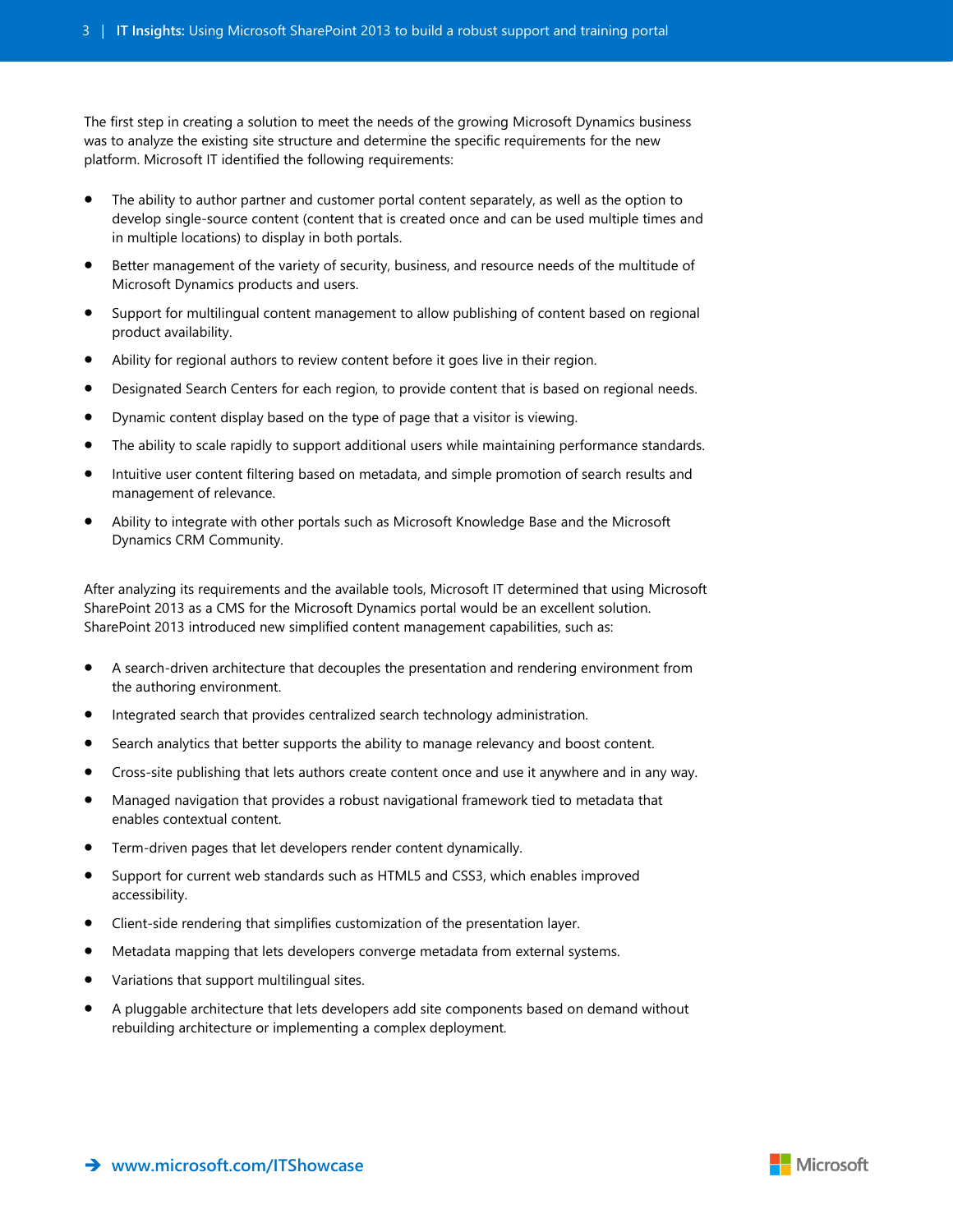### **Solution architecture**

To take advantage of some of the new capabilities of SharePoint 2013 and deliver a solution that separates content authoring from content rendering, Microsoft IT built an architecture that decouples the two by using cross-site publishing, as shown in Figure 1.



Figure 1. Information architecture for the SharePoint 2013 solution

The solution uses one SharePoint 2013 farm and includes three major components in the architecture: authoring, cross-site publishing, and rendering.

#### **Authoring**

To simplify and streamline the solution design, Microsoft IT used the decoupled architecture functions of SharePoint 2013. They created two site collections for site authors—one for the partner portal and the other for the customer portal—and a site collection for each Microsoft Dynamics product that is shared between the customer and partner portals. The SharePoint 2013 cross-site publishing feature allows display of single-source content across both the partner and customer portals. Authors create and maintain content once in the authoring portal, and meta-tags locate the content anywhere that it is configured to appear in rendering. This architecture also provides controlled security boundaries, which allows granular control of viewing, authoring, and approval based on groups, sites, and site collections.

In addition to meeting the requirements of single-source content management and enhanced security controls, the SharePoint 2013 authoring environment also provides support for multilingual content management and offers a simplified content authoring environment.

 **Multilingual content management.** Microsoft IT uses the SharePoint 2013 variations feature to support multilingual requirements and publish content to different regions. Governance for regions is a standard component of the variations framework. When an author of the source

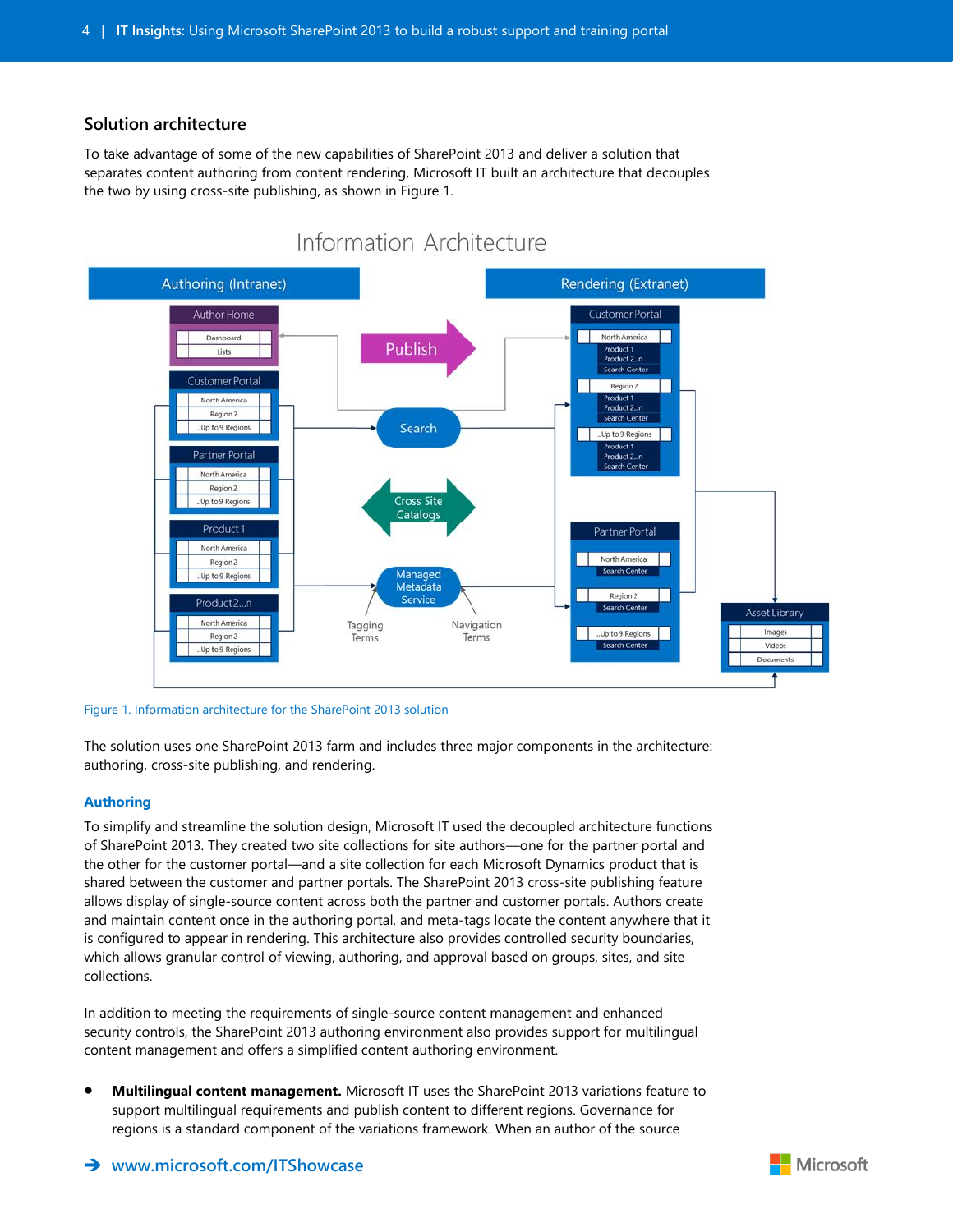region publishes content, SharePoint 2013 publishes that content to all regions in a draft state and initiates a workflow.

Approvers in different regions decide what content to publish and when. This gives the local market experts decentralized control over the content and allows them to localize it before it goes live. Some Microsoft Dynamics products are not sold in all regions, but multilingual variation allows each region to publish content based on regional product availability.

 **Simplified content authoring solution.** The old CMS was optimized for the end user experience; authoring and modifying content required extra effort. The SharePoint 2013 content experience is designed and optimized for the experiences of both of end users and authors. Microsoft IT used the SharePoint 2013 templates and term-driven pages feature to simplify authoring so that authors need only choose between two content types. Every page on the site is rendered from one of three page layouts. This reduction in template types is in stark contrast to the 131 content types and 27 page layouts (which all required heavy customization) that were managed in the old CMS.

#### **Cross-site publishing and rendering**

Cross-site publishing is the layer between authoring and rendering that adds search, cross-site catalogs, metadata, tagging, and navigation. Published content is not categorized by product for portal users. As illustrated in Figure 1, from either the partner portal or the customer portal, users can find content anywhere across 13 Microsoft Dynamics product sites—including variation sites and subwebs—for a total of 473 content sources.

SharePoint 2013 uses managed navigation to determine the content displayed by tagging content with hierarchical metadata. This feature influenced how Microsoft IT planned its new portal navigation with a focus on discoverability. Previously, users found content through traditional multilevel navigation. With SharePoint 2013, category pages can expose summarized, filtered content, so another level of navigation is no longer necessary. For example, as shown in Figure 2, the Documentation category page resides under a section called Deployment. Contents of the Documentation page are filtered and categorized by content type, such as How-To Articles, User Guides, and White Papers.



#### Figure 2. Example of content navigation with SharePoint 2013

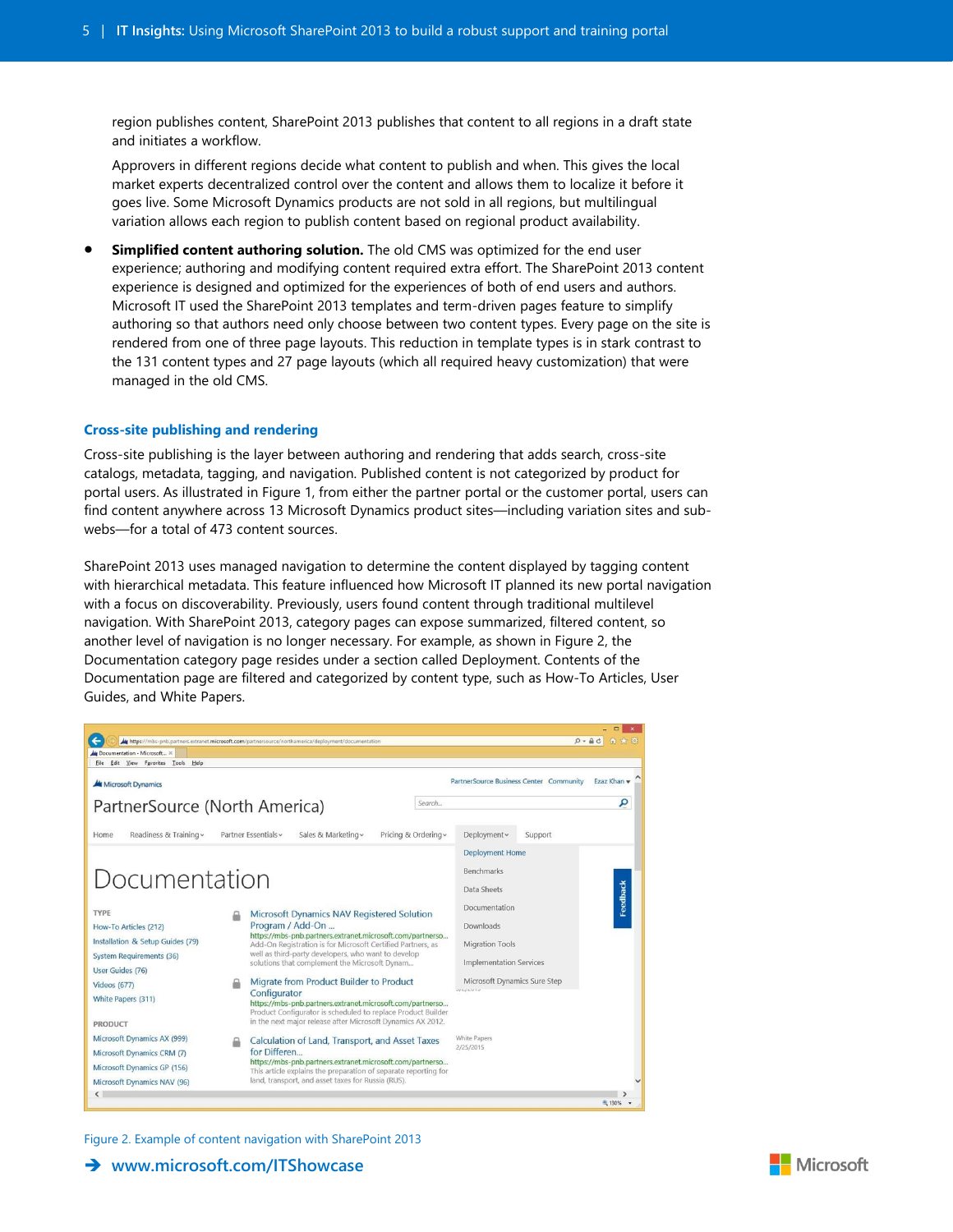#### **Search-driven content**

The search experience was one of the biggest struggles for customers and partners who used the old CMS. The search functionality was wizard-like and ineffective, business partners had limited control over promotion of popular search results, and regional sites lacked the capability to provide support targeted at locally available products. The search capabilities of SharePoint 2013 addressed these issues and contributed to several other significant improvements.

#### **Ranking and refining searches**

Use of integrated, metadata-driven search refiners provides a fluid search experience, similar to that of Bing, with the added benefit of content filtering. SharePoint 2013 also has an analytical component that helps improve relevancy by using a ranking model and query rules to provide promoted results. Microsoft IT created one Search Center per region and configured result sources to limit results by region. Each Search Center provides the product refiners required for each region to filter to the appropriate products. Tagging of terms also helps site users refine their search results.

#### **Metadata mapping without custom code**

Information channels outside the partner and customer portals expose additional Microsoft Dynamics–related information to site users. The old system integrated eLearning, the Microsoft Dynamics Community, and the Microsoft Knowledge Base systems, so that users could search and view content summaries from these systems without going back and forth. These external systems used different taxonomy from the CMS. (For example, an eLearning source might use the term *Axapta*, and the old CMS might use *Dynamics AX.*) This required complex customization to map the taxonomy.

SharePoint 2013 uses property extraction to facilitate metadata mapping without the need for custom code. After using an API to configure the mapping, SharePoint 2013 takes care of the complex work of mapping to give different terms the same meaning. The SharePoint Enterprise Search Center template allows for easy configuration of search verticals, or result sources, to accommodate multiple content sources.

#### **Federated search**

The new platform not only had to support current system integrations, it also had to allow future integrations. This approach led to more source integration with the CMS. SharePoint 2013 supports federated search that can delegate crawling to search providers like Bing and display results embedded in the customer and partner portals. MSDN and TechNet are integrated into the site by using federated search.

#### **Contextual search**

Proper categorization of content, powerful search tools, and authoring content once and using it in multiple places all contributed to improving content discovery. A site visitor looking for information can search across multiple sources, including the Microsoft Dynamics Community, from one place.

Content from both internal and external sources is easily discoverable and filterable. For example, as shown in Figure 3, a site visitor looking for tax updates for Dynamics AX can type "tax update" into the Search box on any Microsoft Dynamics AX page. Results are delivered, in which the user can filter by Product or Customer Document Type, and then on the content source, such as Community, KnowledgeBase, E-Learning, or CRM Customer Center.

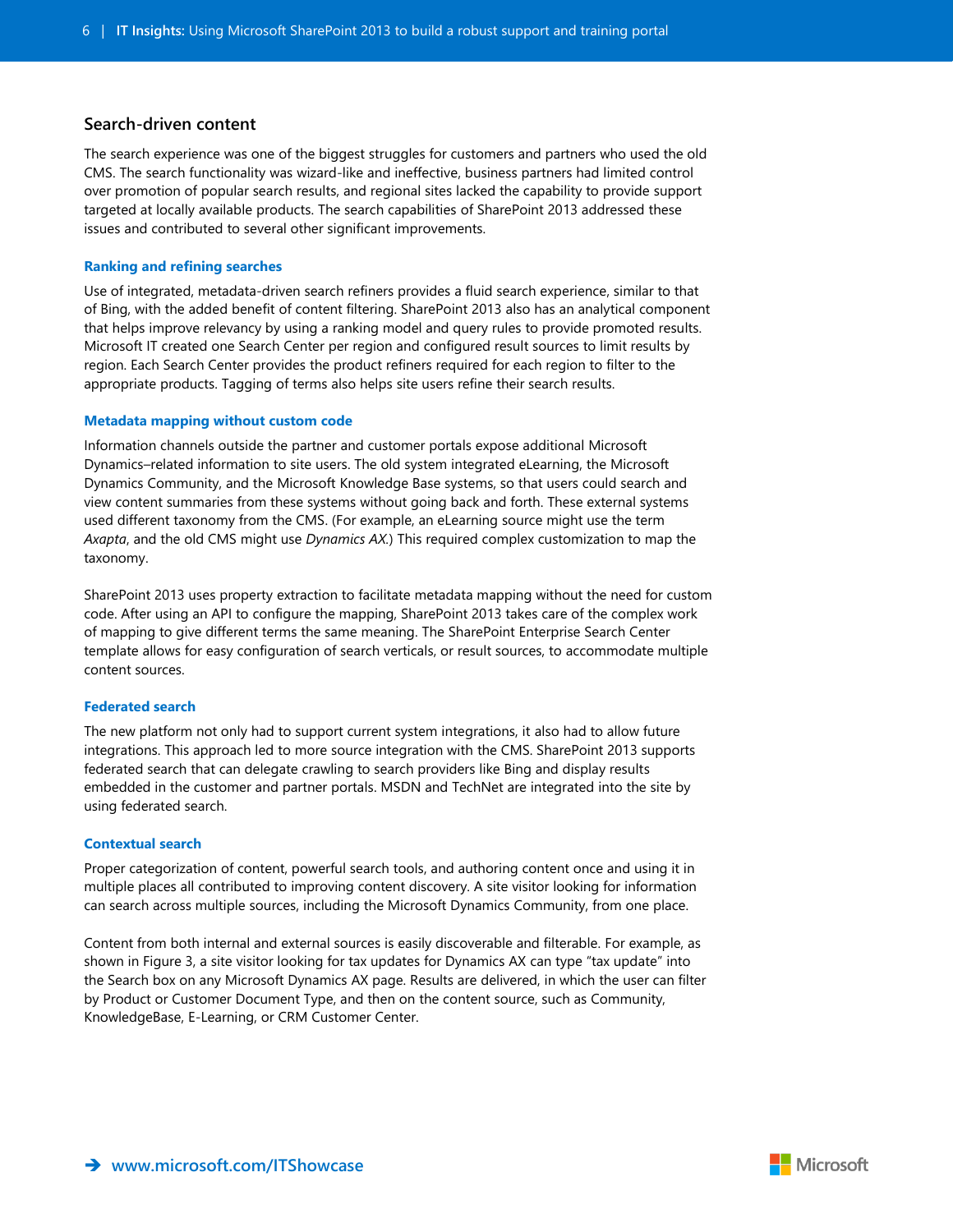

Figure 3. Results of a search using SharePoint Search in the SharePoint CMS

#### **Context-sensitive information**

The ability of SharePoint 2013 to display context-sensitive information helped Microsoft IT create powerful, flexible information discovery tools that enable more relevant results for self-support and, in turn, reduce support calls. For example, a site visitor on the Documentation page might see a widget that displays the most recently added and most-often viewed documents, whereas a user on the Downloads page might see a widget that displays available hotfixes. When site visitors browse to a term-driven page, those terms provide context for display of information that is relevant to users on that particular page. Context-sensitive information derived from term-driven pages lets SharePoint Search learn and display related content and essentially function as an intelligent search engine.

#### **Integration with external systems**

SharePoint 2013 integrates the customer and partner platforms directly into the product experience and allows integration with customer ERP and transactional data in the portal. This exposes important information to users, such as pending agreement renewals and service plan status notifications, when they view their Online Services dashboards.

This transactional data is exposed through use of a RESTful web service, which takes advantage of user control in SharePoint to call the Representational State Transfer (REST) service to display information in the portal. An architecture that decouples transactions from other systems allows flexibility in releases that facilitates independent system enhancements.

#### **Usage, performance, and high availability**

The usage statistics for the new SharePoint 2013 portal for Microsoft Dynamics are impressive. Microsoft IT executed comprehensive performance testing by using server architecture that the Microsoft product launch team and product team recommended. To support the growing business of

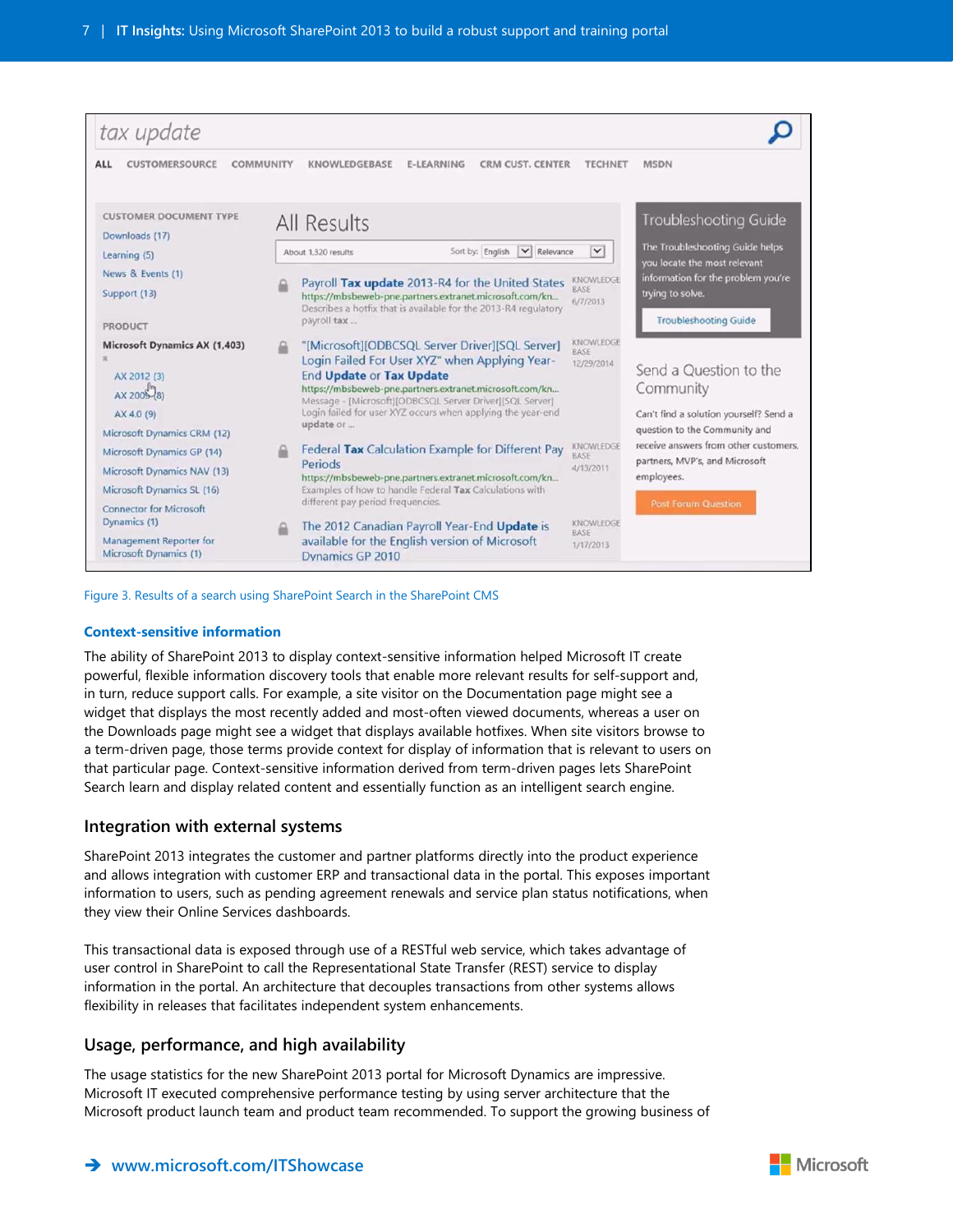the Microsoft Dynamics group, the new platform was designed and tested to support three times the user load of the retired site.

Table 1 shows usage statistics for the final month (December 2013) of the retired CMS portal and May 2015 for the SharePoint 2013 CMS. The two portals produced similar distinct user statistics, which demonstrates a strong interest in the new portal. The increase in site visits and page views demonstrates more overall usage.

Table 1. Usage data for SharePoint CMS

| <b>Distinct Users</b><br>(average per day) |        | <b>Site Visits</b><br>(over 30 days) |         | Page Views<br>(average per day) |        |
|--------------------------------------------|--------|--------------------------------------|---------|---------------------------------|--------|
| New system:                                | 22,000 | New system:                          | 100,000 | New system: 2.5 million         |        |
| Old system:                                | 18,000 | Old system:                          | 50,000  | Old system:                     | 90,250 |

The chart in Figure 4 shows the current length of time between visits to the portal by authenticated (non-anonymous) users. Frequency of portal visits remains high, with 57 percent of users returning within a day and 83 percent returning within a week.



#### Figure 4. Frequency of portal use by known users

The new platform can be scaled up and out to support increased user volume as Microsoft IT enhances the portal and makes it the gateway for all Microsoft Dynamics content. More memory and processing power can always be added to the current servers. SharePoint 2013 provides pluggable architecture to scale out. As user demand grows, more web front-end servers can be added. Because content is served by search (specifically, the query processing component), more application servers can be added to the existing farm, which can be dedicated as query processing servers to support more users. Similar approaches can be used for analytical processing and crawling.

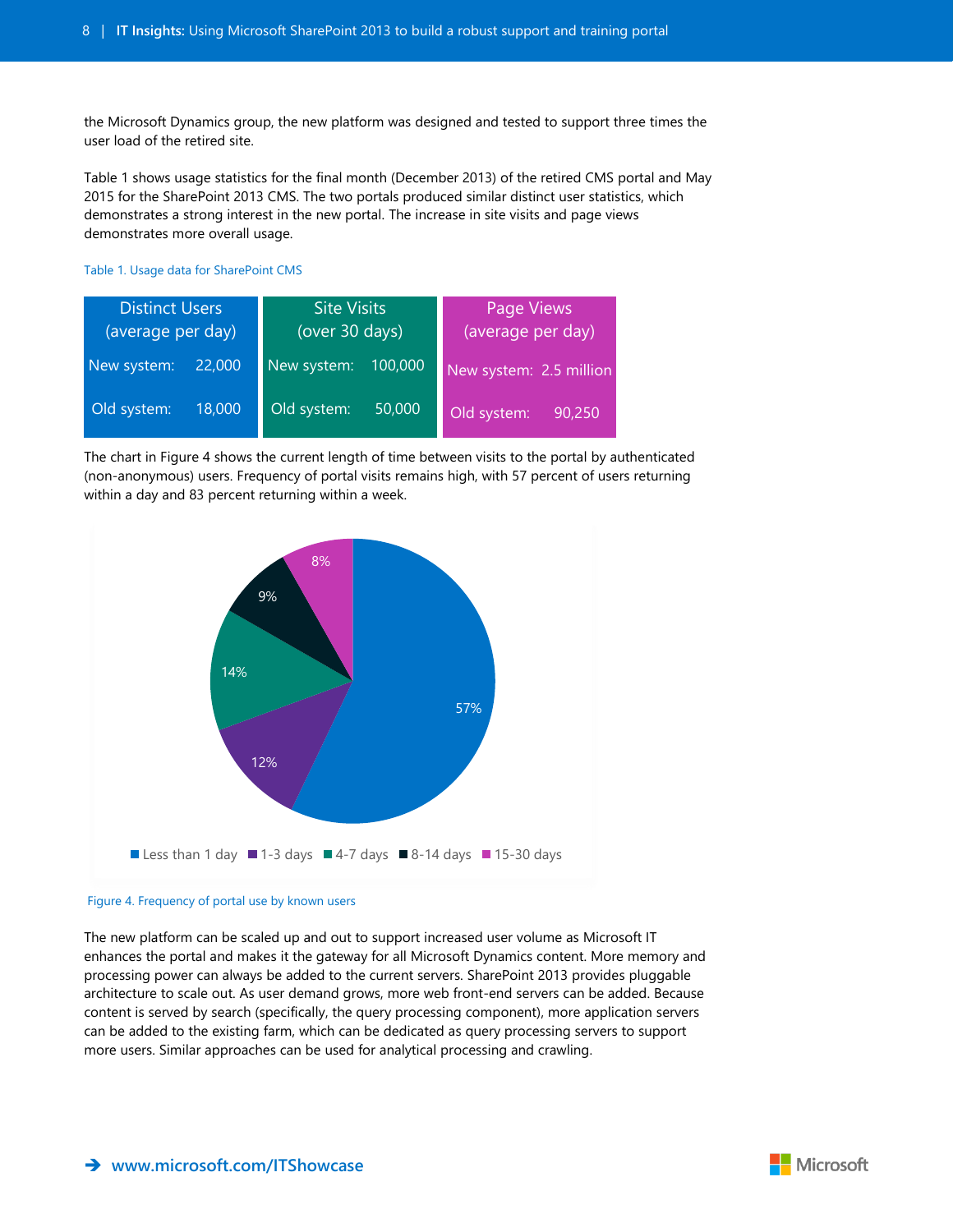# **Benefits**

The new support and training solution can show internally and externally generated content and external transitional content in a single portal. The benefits of this system include:

- **Improved user satisfaction.** Based on a Microsoft user survey, partner satisfaction increased by 12 percent.
- **Increased user visits.** Average monthly customer visits increased from about 50,000 with the old system to about 100,000 with the new system.
- **Faster results.** Although overall page views increased, page views per visit decreased by 34 percent because customers found what they need faster.
- **Increased efficiency.** Microsoft IT consolidated its InformationSource portal under the new platform, which made the content easier to find and eliminated an expensive, duplicate infrastructure used to store thousands of videos and training materials.
- **Faster content changes.** The time required to publish a typical piece of content decreased from 90 minutes to just 15 minutes.
- **Faster support for new products.** The time required to launch a new support site for Microsoft Dynamics decreased from 12 months to two months.
- **Better availability**. Feature release time decreased from 12 to 24 hours to approximately 20 minutes, with very few support incident calls.

## **Best practices**

- Plan content with the authoring experience in mind. Because authoring and rendering are decoupled, rendering need not be a focus of content creation.
- Plan for taxonomy. Because navigation and refiners are driven by tagging taxonomy, content navigation and filtering should be considered when taxonomy is defined.
- Practice appropriate metadata tagging taxonomy for content so that it can be presented to the right audience at the right time.
- Carefully plan your Search Center. You have the flexibility to keep it broad or target specific content, depending on your needs.
- Limit customization of SharePoint 2013, which can be time consuming, costly, and problematic during upgrades. Instead, use configurations of standard features whenever possible.
- Prefer client-side customization, which is lightweight and easy to update and maintain. Clientside customization does not put dynamic-link libraries (DLLs) on the server or run on the server, so even a poorly written customization will not bring down the whole server.
- Measure usage before, during, and after new solution deployments to help understand areas of the solution that resonate with users.
- Have a delta deployment strategy during your initial portal development. Plan ahead for incremental feature additions or changes.
- If you plan to support a large user base in the future, do performance testing and understand the hardware and service configurations that will be required to scale when needed.
- If you plan to integrate your portal with external content systems, carefully consider your content needs and design your system so that external content can be added systematically.
- Use the service layer for external transaction system integration to allow decoupling from deployment and other systems. The portal will still be available to users even if the transaction system is down, and integration will be easier to maintain and upgrade.

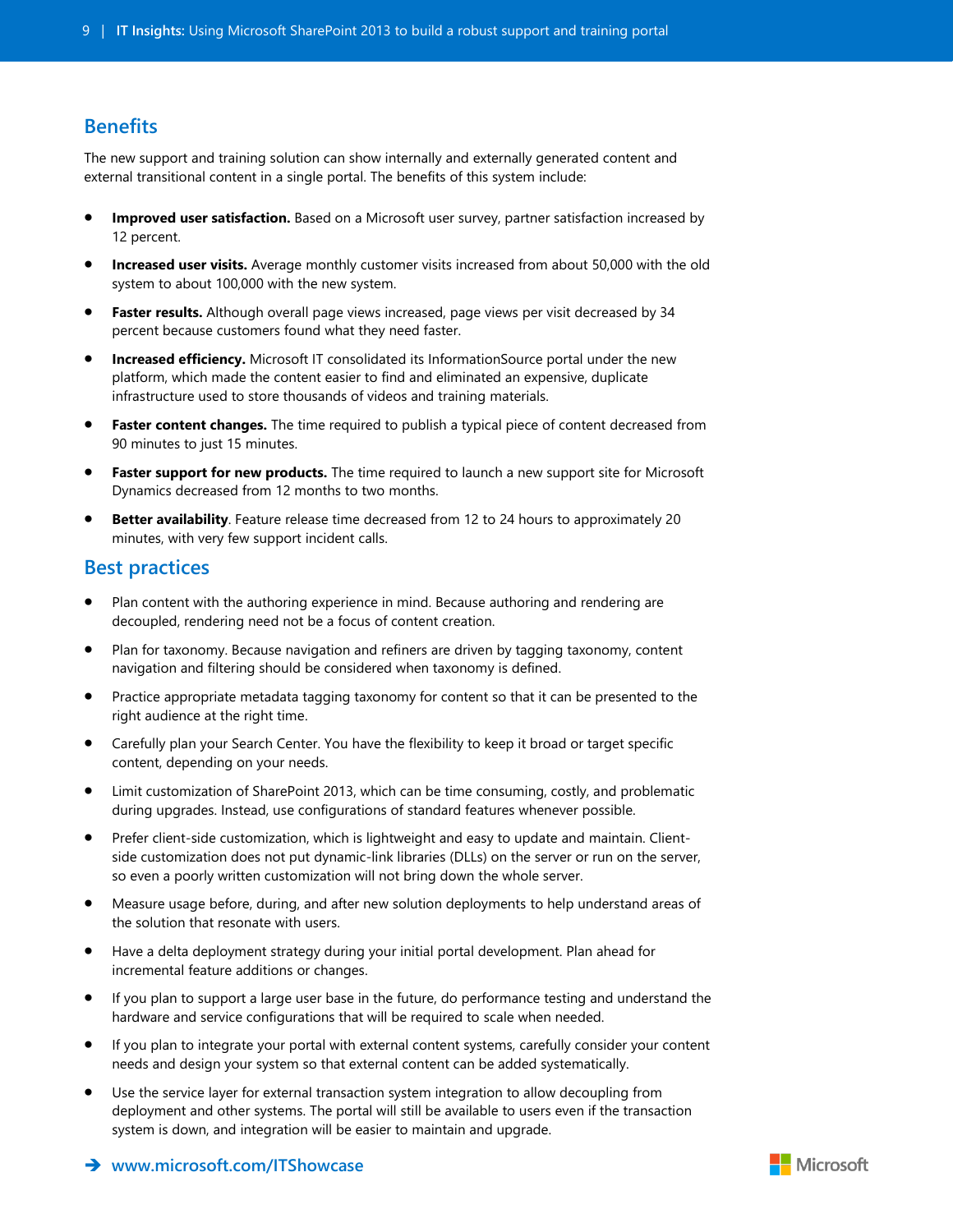## **Resources**

SharePoint 2013 TechNet Library <https://technet.microsoft.com/en-us/library/cc303422.aspx>

SharePoint at Microsoft Course <http://www.microsoft.com/itshowcase/Courses/Classroom>

Plan for variations in SharePoint Server 2013 <https://technet.microsoft.com/en-us/library/cc262404.aspx>

Microsoft Office Patterns and Practices <http://dev.office.com/patterns-and-practices>

Microsoft SharePoint Server 2013 Architecture [http://download.microsoft.com/download/8/1/9/8196850D-45C7-48AB-A84A-918C7C2C3530/sps-](http://download.microsoft.com/download/8/1/9/8196850D-45C7-48AB-A84A-918C7C2C3530/sps-2013-architecture-overview.pdf)[2013-architecture-overview.pdf](http://download.microsoft.com/download/8/1/9/8196850D-45C7-48AB-A84A-918C7C2C3530/sps-2013-architecture-overview.pdf) 

Product Line Architecture (PLA) Team Blog <http://blogs.technet.com/b/pla/>

SharePoint 2013 Product Line Architecture and Strategy <http://channel9.msdn.com/Events/SharePoint-Conference/2012/SPC007>

# **Products and technologies**

[Microsoft SharePoint service applications](http://social.technet.microsoft.com/wiki/contents/articles/12512.sharepoint-2013-service-applications-list.aspx)

- App Management Service
- Application Discovery and Load Balancer Service
- **•** Managed Metadata Service
- **•** Search Administration Web Service for Search Service
- **•** Search Service
- **•** Secure Store Service
- Security Token Service
- SharePoint Server ASP.NET Session State Service
- **State Service**
- **•** Usage and Health Data Collection

Modern user experience technology

- HTML5
- CSS3
- Open-source libraries
	- o jQuery 1.9
	- o jQuery UI 1.10.2
	- o jQuery Validation 1.11.1
	- o Modernizr 2.6.2